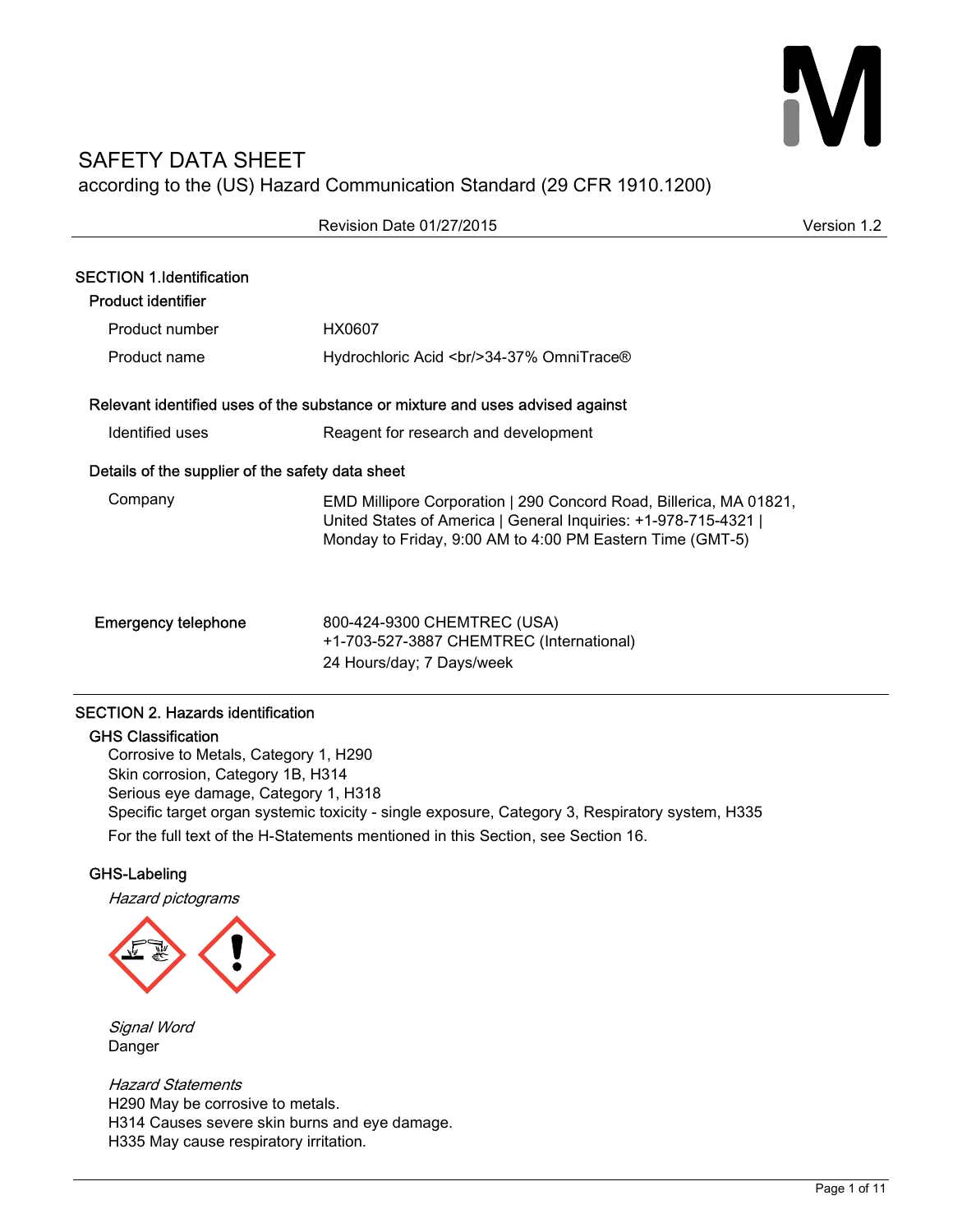| Product number | HX0607                                         | Version 1.2 |
|----------------|------------------------------------------------|-------------|
| Product name   | Hydrochloric Acid<br><br><br>84-37% OmniTrace® |             |

Precautionary Statements P234 Keep only in original container. P261 Avoid breathing dust/ fume/ gas/ mist/ vapors/ spray. P264 Wash skin thoroughly after handling. P271 Use only outdoors or in a well-ventilated area. P280 Wear protective gloves/ protective clothing/ eye protection/ face protection. P301 + P330 + P331 IF SWALLOWED: Rinse mouth. Do NOT induce vomiting. P303 + P361 + P353 IF ON SKIN (or hair): Remove/ Take off immediately all contaminated clothing. Rinse skin with water/ shower. P304 + P340 IF INHALED: Remove victim to fresh air and keep at rest in a position comfortable for breathing. P305 + P351 + P338 IF IN EYES: Rinse cautiously with water for several minutes. Remove contact lenses, if present and easy to do. Continue rinsing. P310 Immediately call a POISON CENTER or doctor/ physician. P321 Specific treatment (see supplemental first aid instructions on this label). P363 Wash contaminated clothing before reuse. P390 Absorb spillage to prevent material damage. P403 + P233 Store in a well-ventilated place. Keep container tightly closed. P405 Store locked up. P406 Store in corrosive resistant stainless steel container with a resistant inliner. P501 Dispose of contents/ container to an approved waste disposal plant.

### Other hazards

None known.

#### SECTION 3. Composition/information on ingredients

Chemical nature **Aqueous solution** 

# Hazardous ingredients

Chemical Name (Concentration) CAS-No. hydrochloric acid (>= 30 % - < 50 % ) 7647-01-0 Exact percentages are being wihtheld as a trade secret.

# SECTION 4. First aid measures

# Description of first-aid measures

General advice First aider needs to protect himself.

Inhalation After inhalation: fresh air. Call in physician.

Skin contact

In case of skin contact: Take off immediately all contaminated clothing. Rinse skin with water/ shower. Call a physician immediately.

Eye contact After eye contact: rinse out with plenty of water. Immediately call in ophthalmologist.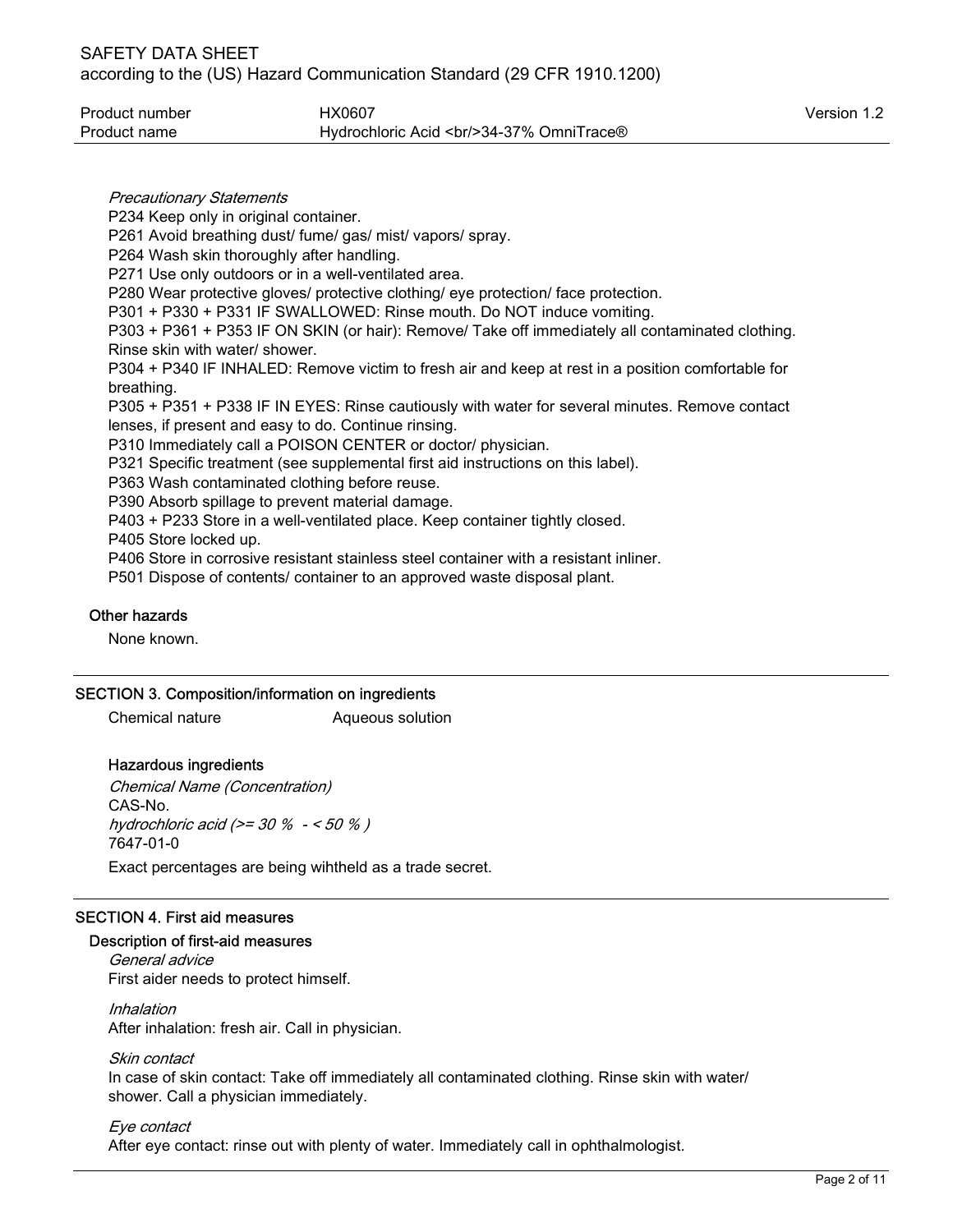| Product number | HX0607                                                     | Version 1.2 |
|----------------|------------------------------------------------------------|-------------|
| Product name   | Hydrochloric Acid<br><br><a>&gt;S4-37% Omni<br/>Trace®</a> |             |

#### Ingestion

After swallowing: make victim drink water (two glasses at most), avoid vomiting (risk of perforation!). Call a physician immediately. Do not attempt to neutralize.

Never give anything by mouth to an unconscious person.

#### Most important symptoms and effects, both acute and delayed

Irritation and corrosion, Cough, Shortness of breath, cardiovascular disorders, Risk of blindness!

#### Indication of any immediate medical attention and special treatment needed

No information available.

#### SECTION 5. Fire-fighting measures

#### Extinguishing media

Suitable extinguishing media Use extinguishing measures that are appropriate to local circumstances and the surrounding environment.

Unsuitable extinguishing media

For this substance/mixture no limitations of extinguishing agents are given.

#### Special hazards arising from the substance or mixture

Not combustible. Ambient fire may liberate hazardous vapors. Fire may cause evolution of: Hydrogen chloride gas

#### Advice for firefighters

#### Special protective equipment for fire-fighters

Stay in danger area only with self-contained breathing apparatus. Prevent skin contact by keeping a safe distance or by wearing suitable protective clothing.

#### Further information

Suppress (knock down) gases/vapors/mists with a water spray jet. Prevent fire extinguishing water from contaminating surface water or the ground water system.

#### SECTION 6. Accidental release measures

#### Personal precautions, protective equipment and emergency procedures

Advice for non-emergency personnel: Do not breathe vapors, aerosols. Avoid substance contact. Ensure adequate ventilation. Evacuate the danger area, observe emergency procedures, consult an expert.

Advice for emergency responders: Protective equipment see section 8.

#### Environmental precautions

Do not empty into drains.

#### Methods and materials for containment and cleaning up

Cover drains. Collect, bind, and pump off spills. Observe possible material restrictions (see sections 7 and 10). Take up with liquid-absorbent and neutralizing material (e.g. Chemizorb® H<sup>+</sup>, Art. No. 101595). Dispose of properly. Clean up affected area.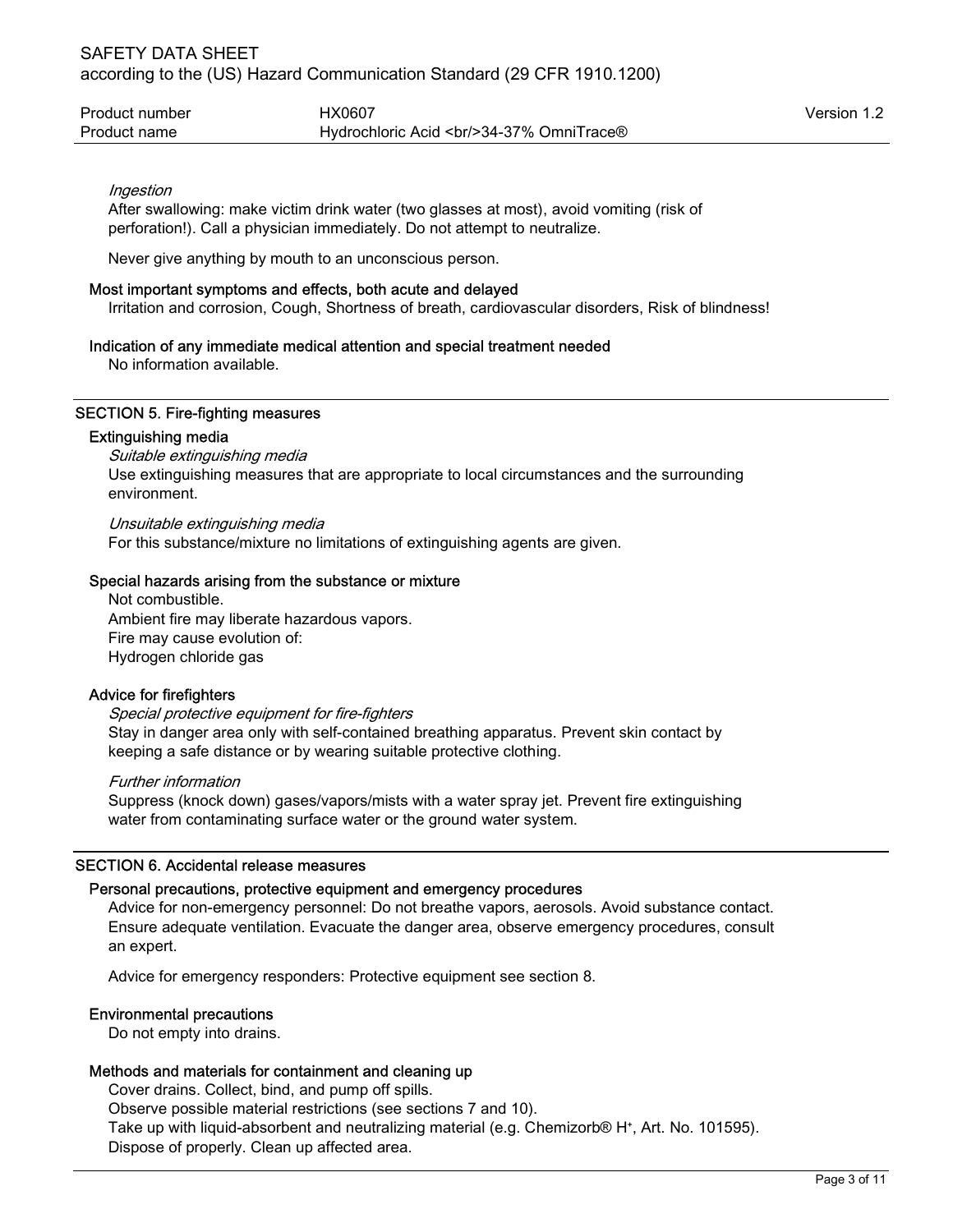#### SECTION 7. Handling and storage

#### Precautions for safe handling

Observe label precautions.

#### Conditions for safe storage, including any incompatibilities

Requirements for storage areas and containers No metal containers.

Tightly closed.

Store at room temperature.

#### SECTION 8. Exposure controls/personal protection

#### Exposure limit(s)

| Ingredients<br>Basis        | Value                                                     | Threshold<br>limits            | <b>Remarks</b> |
|-----------------------------|-----------------------------------------------------------|--------------------------------|----------------|
| hydrochloric acid 7647-01-0 |                                                           |                                |                |
| <b>ACGIH</b>                | Ceiling Limit Value:                                      | 2 ppm                          |                |
| NIOSH/GUIDE                 | Ceiling Limit Value and<br>Time Period (if<br>specified): | 5 ppm<br>$7 \text{ mg/m}^3$    |                |
| <b>OSHA TRANS</b>           | Ceiling Limit Value:                                      | 5 ppm<br>$7$ mg/m <sup>3</sup> |                |
| Z1A                         | Ceiling Limit Value:                                      | 5 ppm<br>7 mg/ $m3$            |                |

#### Engineering measures

Technical measures and appropriate working operations should be given priority over the use of personal protective equipment.

#### Individual protection measures

Protective clothing should be selected specifically for the workplace, depending on concentration and quantity of the hazardous substances handled. The chemical resistance of the protective equipment should be inquired at the respective supplier.

#### Hygiene measures

Immediately change contaminated clothing. Apply skin- protective barrier cream. Wash hands and face after working with substance.

### Eye/face protection Tightly fitting safety goggles

#### Hand protection

Chemical-resistant, impervious gloves complying with an approved standard should be worn at all times when handling chemical products if a risk assessment indicates this is necessary.

Other protective equipment:

Acid-resistant protective clothing.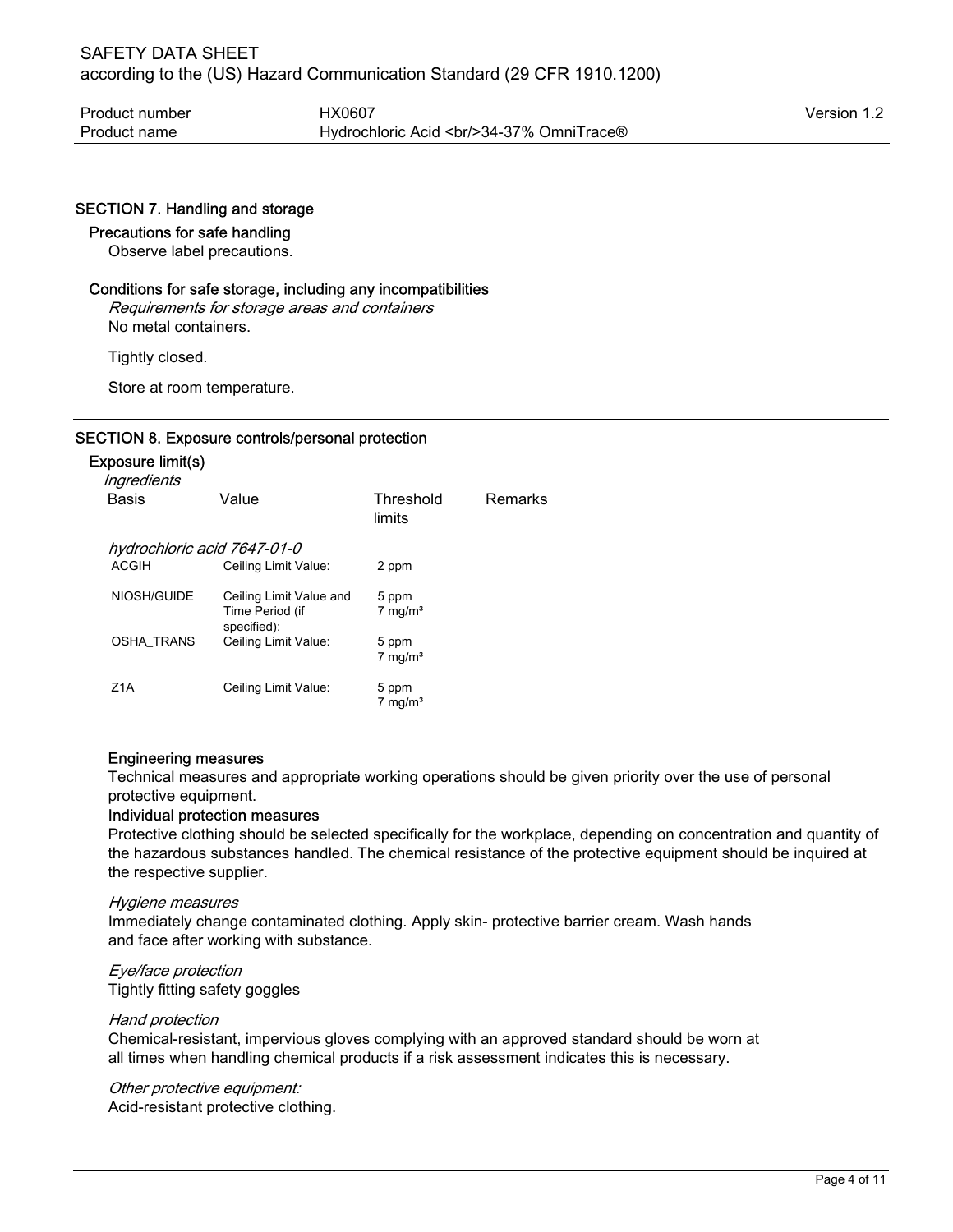| Product number | HX0607                                     | Version 1.2 |
|----------------|--------------------------------------------|-------------|
| Product name   | Hydrochloric Acid<br><br>24-37% OmniTrace® |             |

## Respiratory protection

required when vapors/aerosols are generated.

Use a properly fitted, air-purifying or air-fed respirator complying with an approved standard if a risk assessment indicates this is necessary. Respirator selection must be based on known or anticipated exposure levels, the hazards of the product and the safe working limits of the selected respirator.

# SECTION 9. Physical and chemical properties

| Physical state                             | liquid                                            |
|--------------------------------------------|---------------------------------------------------|
| Color                                      | colorless                                         |
| Odor                                       | stinging                                          |
| <b>Odor Threshold</b>                      | $0.8 - 5$ ppm<br>Gaseous hydrogen chloride (HCl). |
| pH                                         | < 1<br>at 68 °F (20 °C)                           |
| Solidification point                       | $-30 °C$                                          |
| Boiling point                              | No information available.                         |
| Flash point                                | Not applicable                                    |
| Evaporation rate                           | No information available.                         |
| Flammability (solid, gas)                  | No information available.                         |
| Lower explosion limit                      | Not applicable                                    |
| Upper explosion limit                      | Not applicable                                    |
| Vapor pressure                             | 190 hPa<br>at 68 °F (20 °C)                       |
| Relative vapor density                     | No information available.                         |
| Density                                    | ca.1.19 g/cm <sup>3</sup><br>at 68 °F (20 °C)     |
| Relative density                           | No information available.                         |
| Water solubility                           | at 68 °F (20 °C)<br>soluble                       |
| Partition coefficient: n-<br>octanol/water | Not applicable                                    |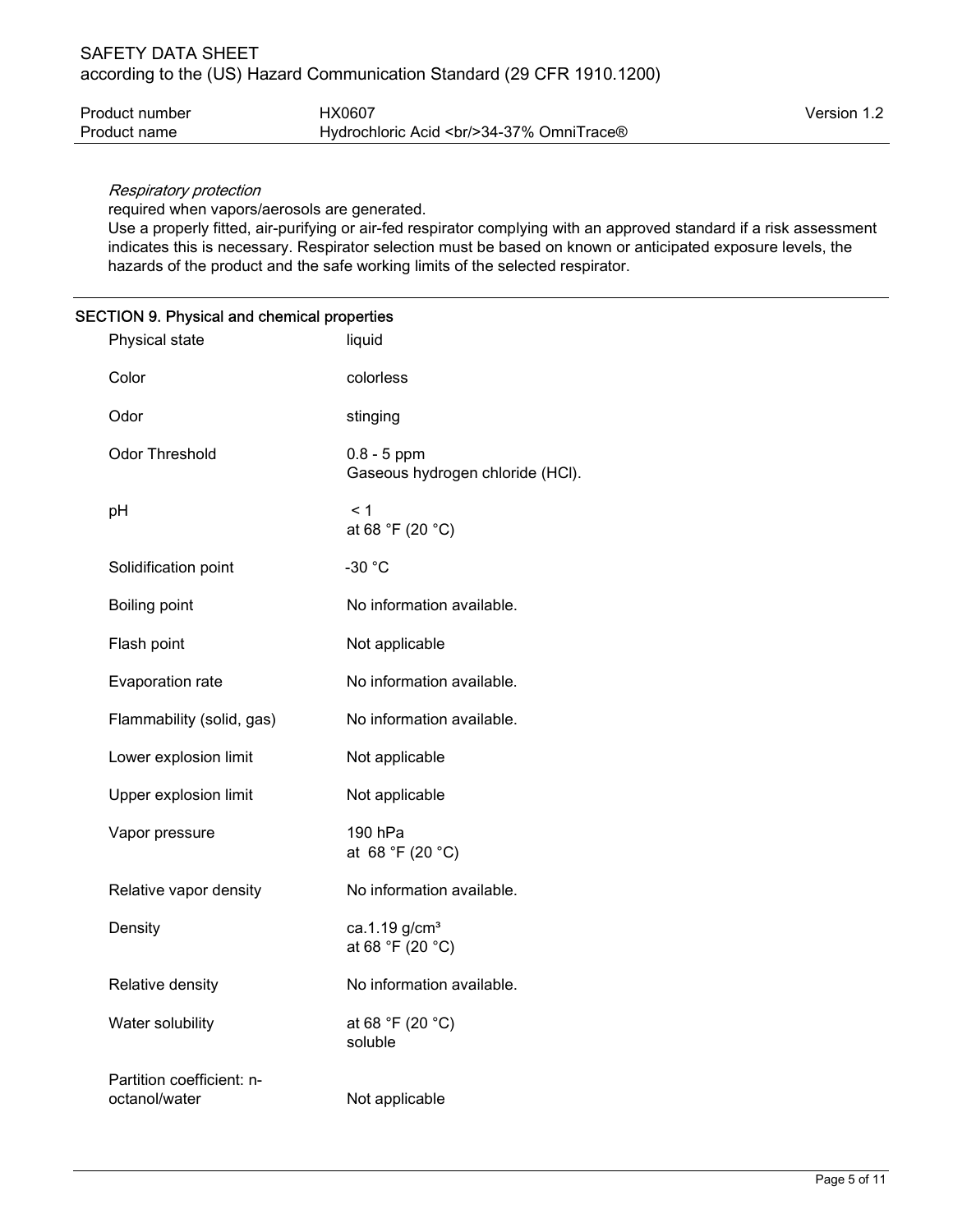# SAFETY DATA SHEET according to the (US) Hazard Communication Standard (29 CFR 1910.1200)

| Product number<br>Product name | HX0607<br>Hydrochloric Acid<br><br><br>84-37% Omni<br>Trace® | Version 1.2 |
|--------------------------------|--------------------------------------------------------------|-------------|
| Autoignition temperature       | No information available.                                    |             |
| Decomposition temperature      | No information available.                                    |             |
| Viscosity, dynamic             | $2.3 \text{ mPa.s}$<br>at 59 °F (15 °C)                      |             |
| <b>Explosive properties</b>    | Not classified as explosive.                                 |             |
| Oxidizing properties           | none                                                         |             |
| Ignition temperature           | Not applicable                                               |             |
| Corrosion                      | May be corrosive to metals.                                  |             |

# SECTION 10. Stability and reactivity

### **Reactivity**

Corrosive in contact with metals

#### Chemical stability

The product is chemically stable under standard ambient conditions (room temperature) .

#### Possibility of hazardous reactions

Exothermic reaction with:

Amines, potassium permanganate, salts of oxyhalogenic acids, semimetallic oxides, semimetallic hydrogen compounds, Aldehydes, vinylmethyl ether

Risk of ignition or formation of inflammable gases or vapors with:

carbides, lithium silicide, Fluorine

Generates dangerous gases or fumes in contact with:

Aluminum, hydrides, formaldehyde, Metals, strong alkalis, Sulfides

Risk of explosion with:

Alkali metals, conc. sulfuric acid

#### Conditions to avoid

Heating.

#### Incompatible materials

Metals, metal alloys Gives off hydrogen by reaction with metals.

#### Hazardous decomposition products

in the event of fire: See section 5.

# SECTION 11. Toxicological information

# Information on toxicological effects

Likely route of exposure Inhalation, Eye contact, Skin contact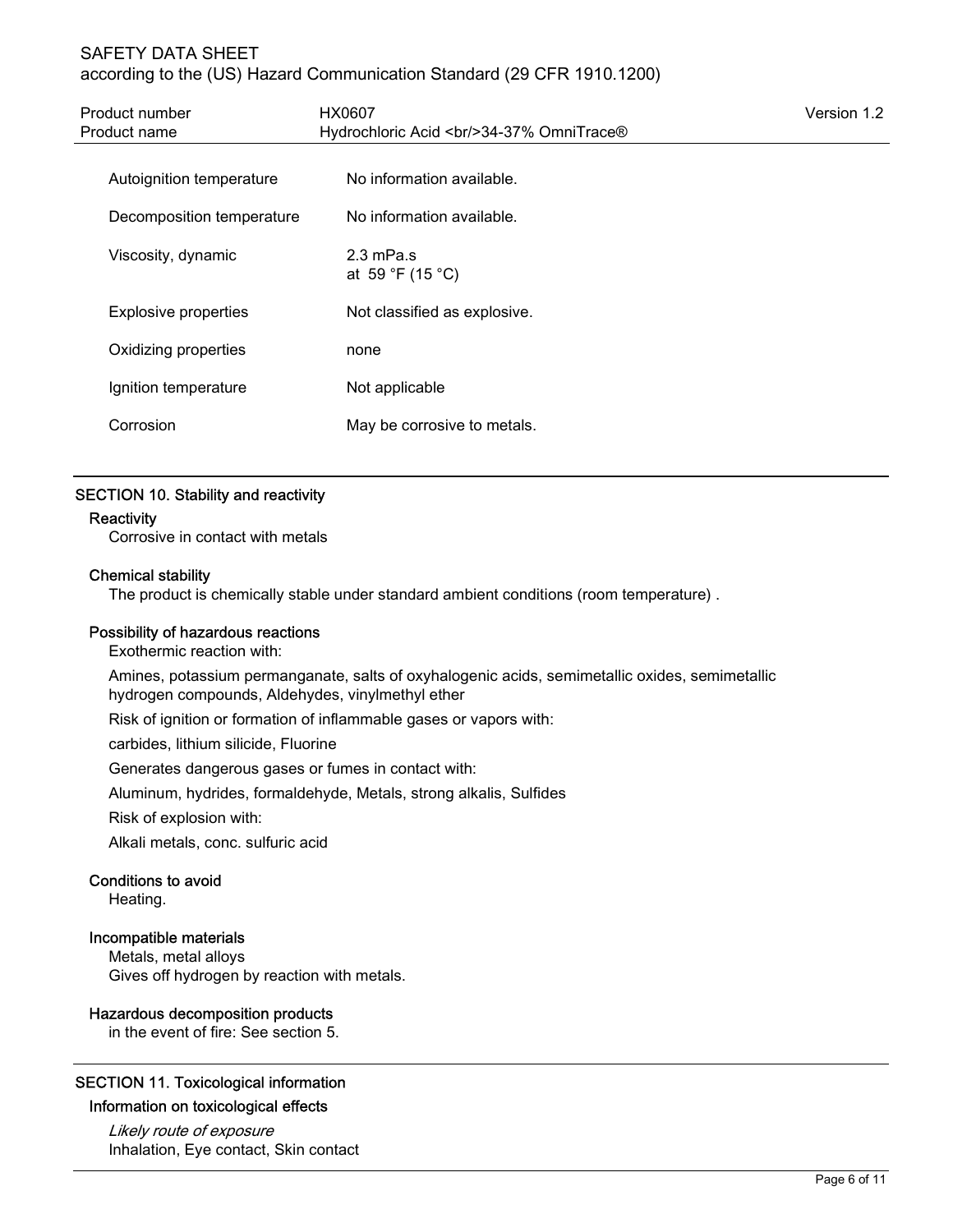| Target Organs<br>Eyes<br>Skin                                                                                                                                   |                                                                                         |  |  |
|-----------------------------------------------------------------------------------------------------------------------------------------------------------------|-----------------------------------------------------------------------------------------|--|--|
| Respiratory system<br>Cornea                                                                                                                                    |                                                                                         |  |  |
| Acute oral toxicity<br>Symptoms: If ingested, severe burns of the mouth and throat, as well as a danger of perforation<br>of the esophagus and the stomach.     |                                                                                         |  |  |
| Acute toxicity estimate: 1,892 mg/kg<br>Calculation method                                                                                                      |                                                                                         |  |  |
| Acute inhalation toxicity                                                                                                                                       |                                                                                         |  |  |
| respiratory tract                                                                                                                                               | Symptoms: mucosal irritations, Cough, Shortness of breath, Possible damages:, damage of |  |  |
| Acute toxicity estimate: 6.41 mg/l; 4 h<br>Calculation method                                                                                                   |                                                                                         |  |  |
| Skin irritation<br>Mixture causes burns.                                                                                                                        |                                                                                         |  |  |
| Eye irritation<br>Mixture causes serious eye damage. Risk of blindness!                                                                                         |                                                                                         |  |  |
| Specific target organ systemic toxicity - single exposure<br>Target Organs: Respiratory system<br>Mixture may cause respiratory irritation.                     |                                                                                         |  |  |
| Specific target organ systemic toxicity - repeated exposure<br>The substance or mixture is not classified as specific target organ toxicant, repeated exposure. |                                                                                         |  |  |
| <b>Aspiration hazard</b>                                                                                                                                        | Regarding the available data the classification criteria are not fulfilled.             |  |  |
| Carcinogenicity                                                                                                                                                 |                                                                                         |  |  |
| <b>IARC</b>                                                                                                                                                     | No ingredient of this product present at levels greater than or                         |  |  |
|                                                                                                                                                                 | equal to 0.1% is identified as probable, possible or confirmed                          |  |  |
|                                                                                                                                                                 | human carcinogen by IARC.                                                               |  |  |
| <b>OSHA</b>                                                                                                                                                     | No ingredient of this product present at levels greater than or                         |  |  |
|                                                                                                                                                                 | equal to 0.1% is identified as a carcinogen or potential                                |  |  |
|                                                                                                                                                                 | carcinogen by OSHA.                                                                     |  |  |
| <b>NTP</b>                                                                                                                                                      | No ingredient of this product present at levels greater than or                         |  |  |
|                                                                                                                                                                 | equal to 0.1% is identified as a known or anticipated carcinogen<br>by NTP.             |  |  |
| <b>ACGIH</b>                                                                                                                                                    | No ingredient of this product present at levels greater than or                         |  |  |
|                                                                                                                                                                 | equal to 0.1% is identified as a carcinogen or potential                                |  |  |
|                                                                                                                                                                 | carcinogen by ACGIH.                                                                    |  |  |
|                                                                                                                                                                 |                                                                                         |  |  |

# Further information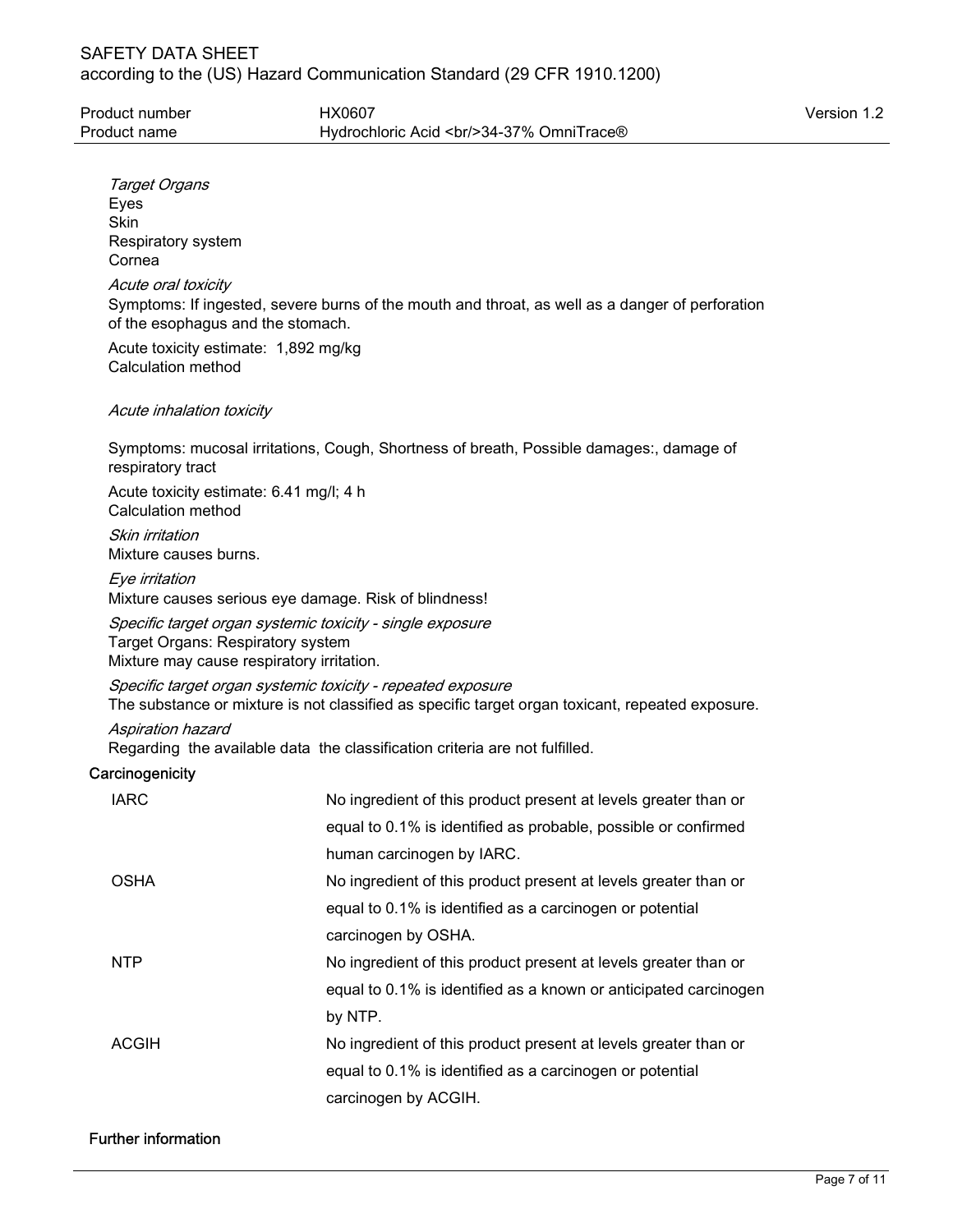| Product number | HX0607                                         | Version 1.2 |
|----------------|------------------------------------------------|-------------|
| Product name   | Hydrochloric Acid<br><br><br>84-37% OmniTrace® |             |

After uptake: After a latency period: cardiovascular disorders Handle in accordance with good industrial hygiene and safety practice.

## Ingredients

hydrochloric acid No information available.

### SECTION 12. Ecological information

#### **Ecotoxicity**

No information available.

### Persistence and degradability

No information available.

#### Bioaccumulative potential

Partition coefficient: n-octanol/water Not applicable

#### Mobility in soil

No information available.

#### Additional ecological information

Forms corrosive mixtures with water even if diluted. Harmful effect due to pH shift. Discharge into the environment must be avoided.

# Ingredients

hydrochloric acid

Substance does not meets the criteria for PBT or vPvB according to Regulation (EC) No 1907/2006, Annex XIII.

# SECTION 13. Disposal considerations

The information presented only applies to the material as supplied. The identification based on characteristic(s) or listing may not apply if the material has been used or otherwise contaminated. It is the responsibility of the waste generator to determine the toxicity and physical properties of the material generated to determine the proper waste identification and disposal methods in compliance with applicable regulations. Disposal should be in accordance with applicable regional, national and local laws and regulations.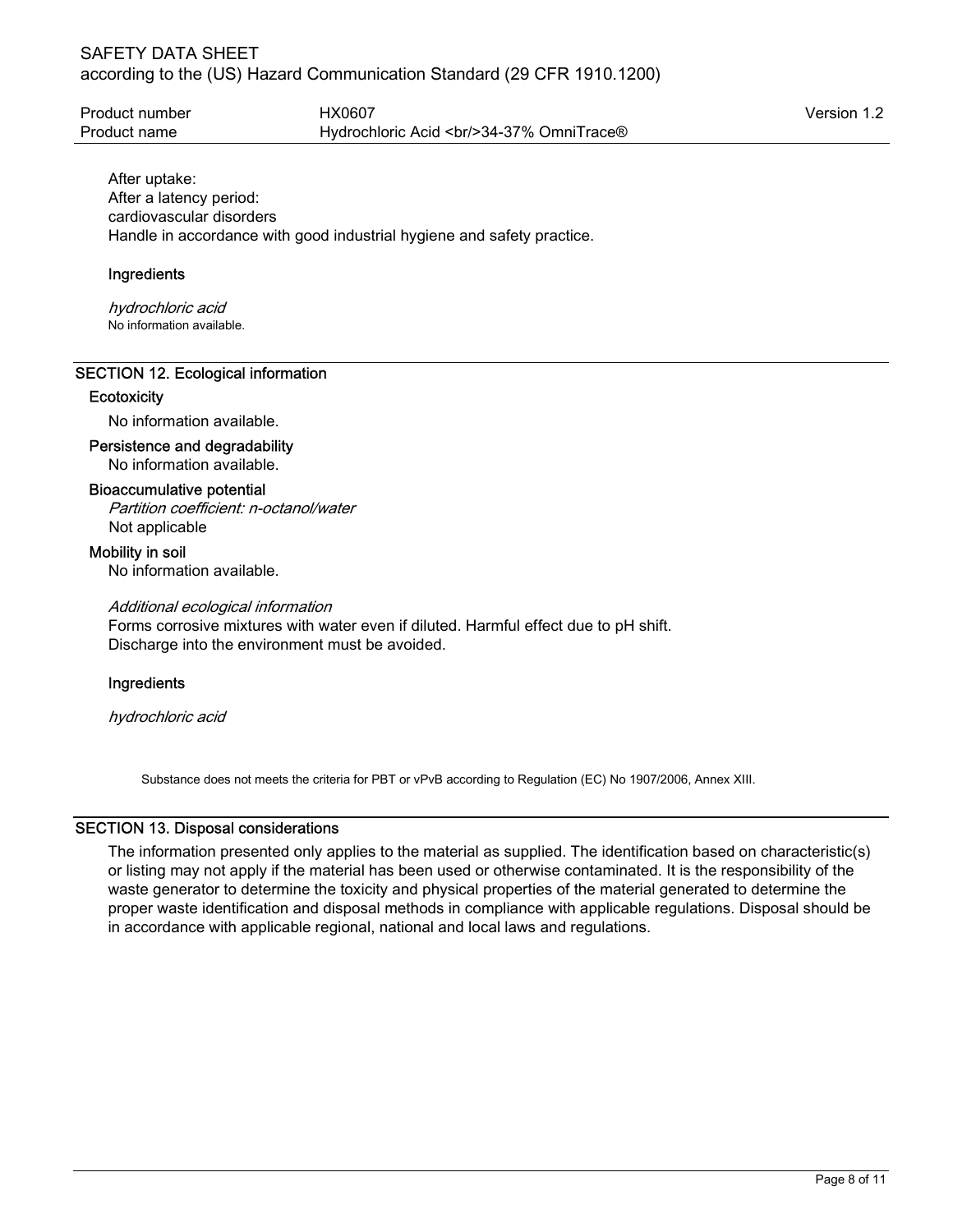# SAFETY DATA SHEET according to the (US) Hazard Communication Standard (29 CFR 1910.1200)

| Product number | HX0607                                         | Version 1.2 |
|----------------|------------------------------------------------|-------------|
| Product name   | Hydrochloric Acid<br><br><br>34-37% OmniTrace® |             |

| <b>SECTION 14. Transport information</b> |                          |
|------------------------------------------|--------------------------|
| Land transport (DOT)                     |                          |
| <b>UN number</b>                         | <b>UN 1789</b>           |
| Proper shipping name                     | <b>HYDROCHLORIC ACID</b> |
| Class                                    | 8                        |
| Packing group                            | $\mathbf{I}$             |
| <b>Environmentally hazardous</b>         |                          |
| Air transport (IATA)                     |                          |
| <b>UN number</b>                         | <b>UN 1789</b>           |
| Proper shipping name                     | <b>HYDROCHLORIC ACID</b> |
| Class                                    | 8                        |
| Packing group                            | Ш                        |
| <b>Environmentally hazardous</b>         |                          |
| Special precautions for user             | no                       |
| Sea transport (IMDG)                     |                          |
| <b>UN number</b>                         | <b>UN 1789</b>           |
| Proper shipping name                     | <b>HYDROCHLORIC ACID</b> |
| Class                                    | 8                        |
| Packing group                            | $\mathbf{I}$             |
| <b>Environmentally hazardous</b>         |                          |
| Special precautions for user<br>EmS      | ves<br>F-A S-B           |
|                                          |                          |

# SECTION 15. Regulatory information

# United States of America

#### SARA 313

| The following components are subject to reporting levels established by SARA Title III, Section<br>313: |           |         |
|---------------------------------------------------------------------------------------------------------|-----------|---------|
| Ingredients                                                                                             |           |         |
| hydrochloric acid                                                                                       | 7647-01-0 | $.37\%$ |
| <b>SARA 302</b>                                                                                         |           |         |
| The following components are subject to reporting levels established by SARA Title III, Section         |           |         |
| 302:                                                                                                    |           |         |

Ingredients

hydrochloric acid 7647-01-0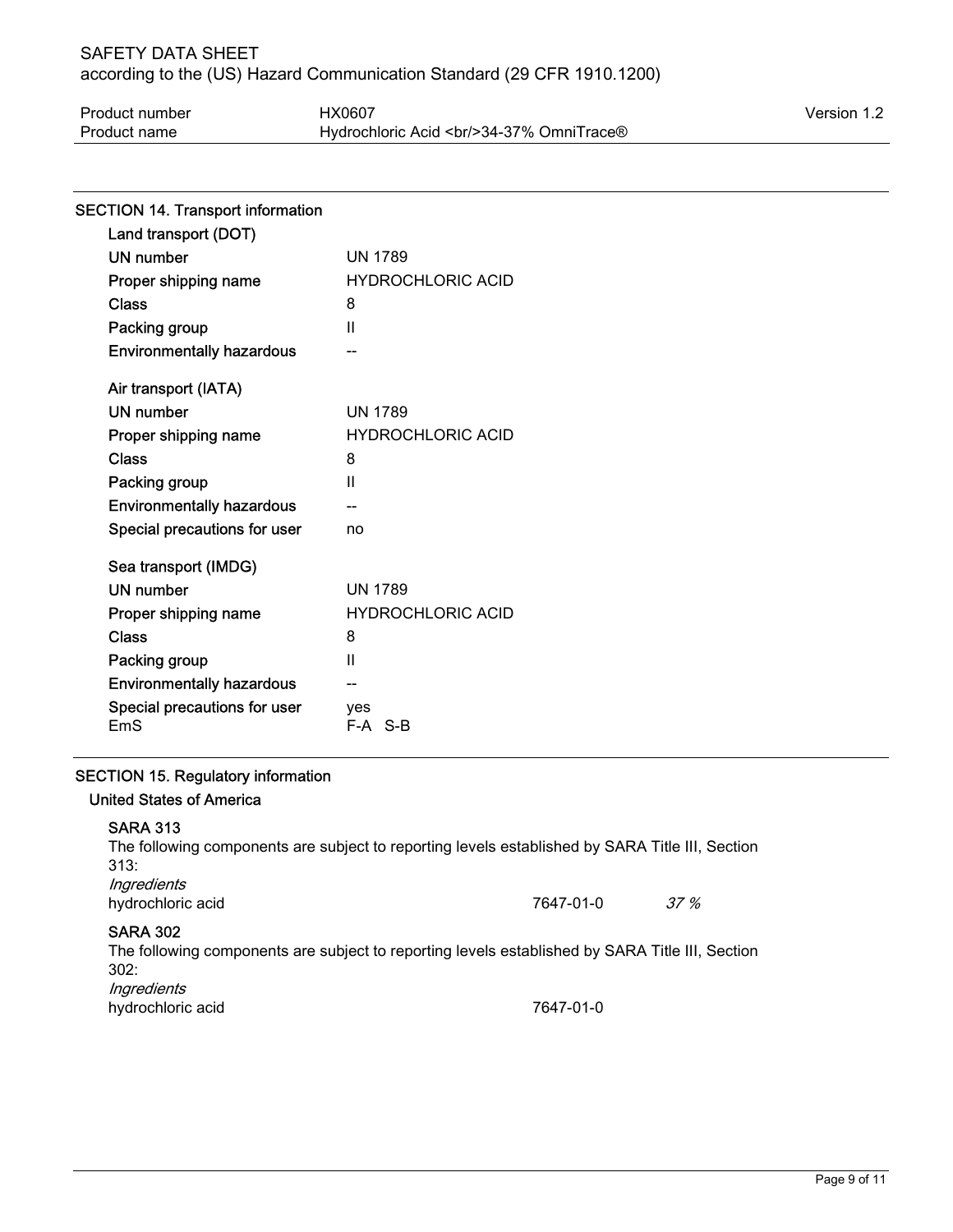| Product number | HX0607                                         | Version 1.2 |
|----------------|------------------------------------------------|-------------|
| Product name   | Hydrochloric Acid<br><br><br>84-37% OmniTrace® |             |

# Clean Water Act

The following Hazardous Substances are listed under the U.S. CleanWater Act, Section 311, Table 116.4A: **Ingredients** hydrochloric acid The following Hazardous Chemicals are listed under the U.S. CleanWater Act, Section 311, Table 117.3: **Ingredients** hydrochloric acid

# DEA List I

Not listed

# DEA List II

Listed **Ingredients** hydrochloric acid 7647-01-0

# US State Regulations

### Massachusetts Right To Know

**Ingredients** hydrochloric acid

#### Pennsylvania Right To Know

**Ingredients** hydrochloric acid

#### New Jersey Right To Know

**Ingredients** hydrochloric acid

#### California Prop 65 Components

This product does not contain any chemicals known to the State of California to cause cancer, birth, or any other reproductive defects.

#### Notification status

| TSCA:  | All components of the product are listed in the TSCA-inventory. |
|--------|-----------------------------------------------------------------|
| DSL:   | All components of this product are on the Canadian DSL.         |
| KOREA: | Not in compliance with the inventory                            |

# SECTION 16. Other information

#### Training advice

Provide adequate information, instruction and training for operators.